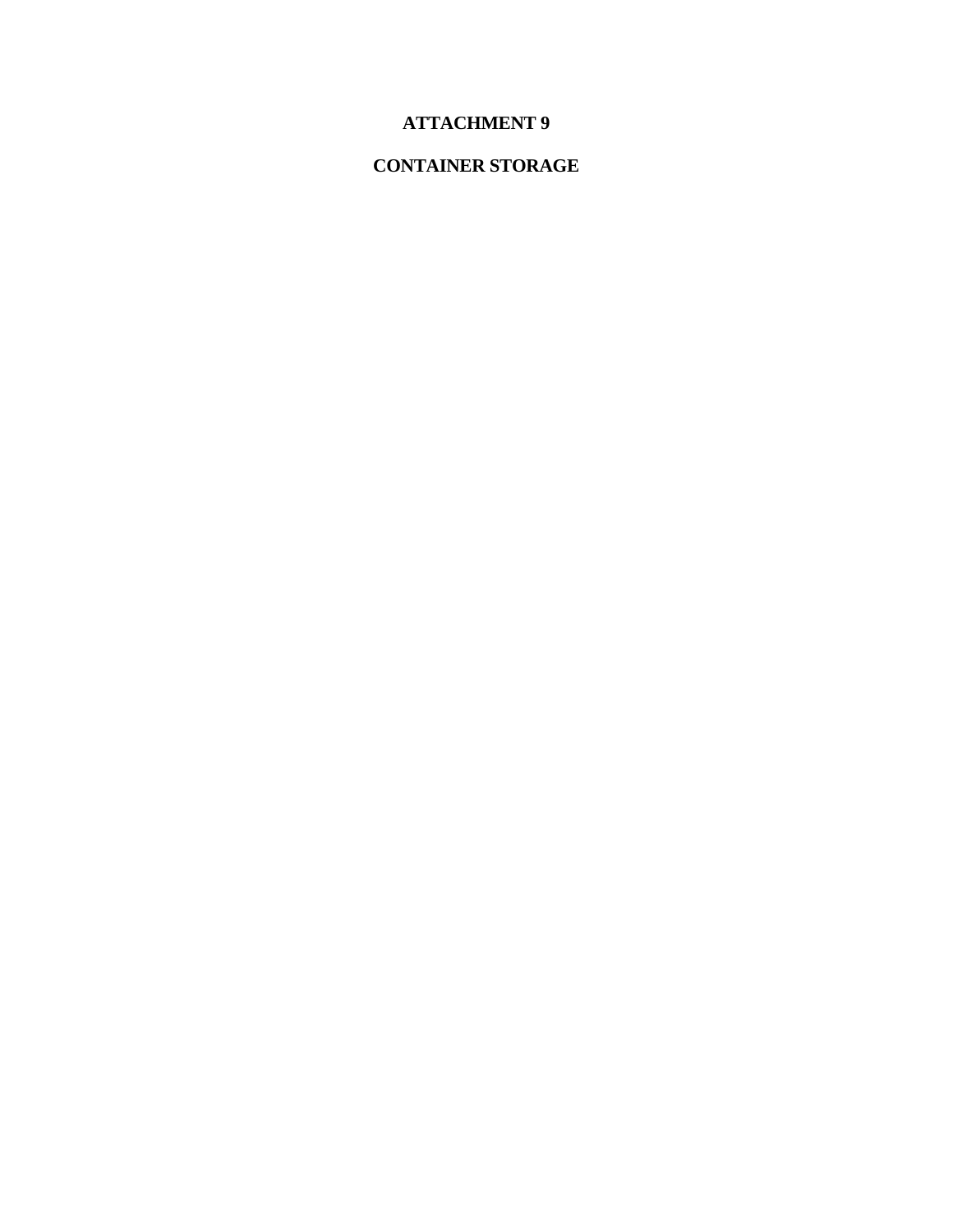## **Attachment 9 CONTAINER STORAGE**

Attachment 9 of this permit application is being submitted in accordance with R315-270-15 and R315-270-27. This attachment provides specifications of the Clearfield facility. Engineering plans and specifications for the container storage unit (CSU) are prepared under the supervision of and sealed by a Registered Professional Engineer. Overall dimensions and materials of construction of the CSU are included in this Attachment 9. This attachment also identifies process information for the storage of waste in the hazardous waste CSU. The Clearfield facility stores customer and plant generated wastes in containers in this area until a truckload or partial truckload quantity is accumulated for shipment to a reclamation or permitted TSDF.

In addition, in accordance with R315-270-14(b)(8), this section includes a description of procedures, structures, or equipment used at the facility to:

- Prevent hazards in unloading operations, for example, ramps, special forklifts;
- Prevent run-off from hazardous waste handling areas to other areas of the facility or environment, or to prevent flooding, for example, berms, dikes, trenches;
- Prevent contamination of water supplies;
- Mitigate effects of equipment failure and power outages;
- Prevent undue exposure of personnel to hazardous waste, for example, protective clothing; and
- Prevent releases to the atmosphere.

Containers used for storage of hazardous wastes at this facility are portable containers that meet the requirements of 49 CFR Part 173. The layouts of the hazardous waste storage areas are shown in Appendix A of Attachment 11.

# **1.0 CONTAINERS WITH FREE LIQUIDS**

Wastes are stored in the CSU at the facility. Hazardous wastes that may be stored at this facility are listed in Condition III.B.1. of this Permit. The chemical and physical characteristics of these wastes are described in the Waste Analysis Plan, Attachment 1. These hazardous wastes may contain free liquids; therefore, the CSU is designed with secondary containment for containers containing free liquids.

The CSU is made up of four distinct storage areas. Storage area 1 is located east of the tank farm and Storage areas 2, 3, and 4 are located north of the tank farm. The storage areas are underneath a roof. The locations of the storage areas are shown in Attachment 11.

# **2.0 DESCRIPTION OF CONTAINERS**

Most of the containers stored in the CSU will be 55-gallon drums. However, to facilitate operations, it is necessary for the facility to be able to store wastes in containers other than 55-gallon drums. Because the types of containers to be stored will vary, it is not possible to provide a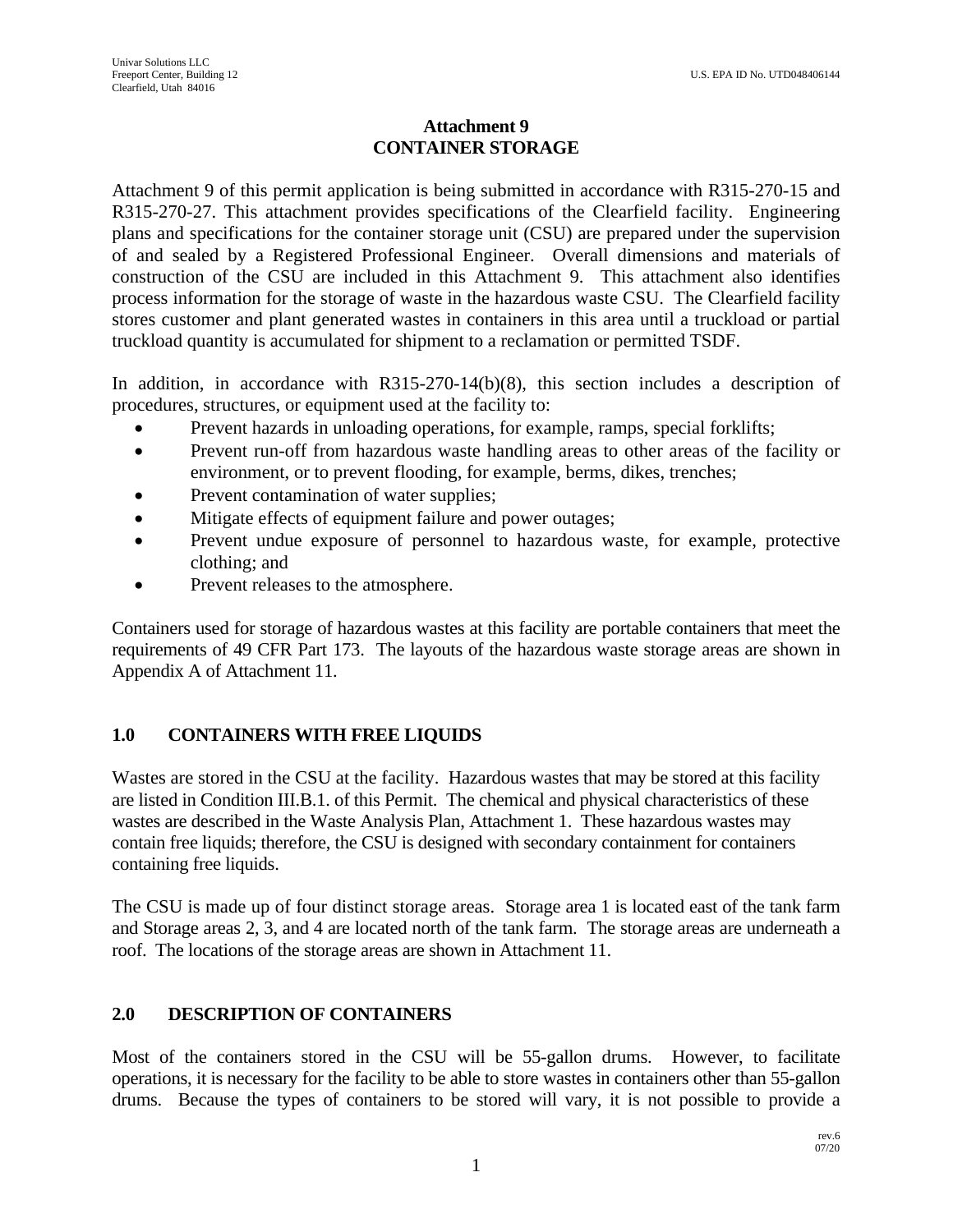maximum number of each type of container to be stored in the CSU. Regardless of container size or number, the maximum volume of waste stored shall not exceed 32,560 gallons.

The containers that are used for a particular waste must meet DOT requirements for the appropriate hazard. Facility personnel responsible for shipping and receiving hazardous waste containers are trained to inspect the containers upon receipt to assure compliance. A list of container types that may be received at the facility is included as Table 1 in this section. Container labeling requirements are satisfied by following DOT requirements (Title 49 CFR).

# **3.0 CONTAINER MANAGEMENT PLAN**

The CSU shall store containerized wastes on pallets, stacked two high maximum in accordance with Condition III.E.3. The maximum volume of containerized hazardous waste which is allowed to be in storage at any one time is 32,560 gallons (equivalent to 592, 55-gallon drums) in containers that meet U.S. DOT requirements.

Hazardous waste containers shall always be closed when in storage unless removing or adding waste. Customer waste containers are not opened. The exception is if a container holding hazardous waste is not in good condition or if it begins to leak, the waste is transferred to a container that is in good condition or placed in an approved overpack drum. This facility serves only as temporary storage for customer generated wastes. Hazardous waste containers are marked with hazardous waste labels and labeled with the appropriate DOT hazard labels.

Both CSU concrete containment bays (Storage Area 1 and the combine Storage Areas 2, 3 and 4) are curbed on three sides. The fourth side is ramped to allow the forklifts to move in and out of the storage areas. All movement of containers in and out of the storage areas occurs from the ramped side. The drums are also removed from the ramped side of the container storage areas for shipment to the disposal or reclamation facility. The width of each pallet supporting waste containers is four feet, which is also the width of the forklift used to move palleted waste in and out of each storage area. This aisle space is adequate for inspections, equipment maneuvering and container handling, since all container handling is conducted from the ramped side of the storage area. Upon arrival, the containers are inspected in accordance with the Waste Analysis Plan as the containers are unloaded from the trucks.

When a section of the container storage areas is emptied, it is inspected. Spilled or leaked material is absorbed or neutralized, and the area is cleaned promptly in accordance with Condition III.J.4; therefore, any storage area and/or bay can be used for a particular waste type. This prompt cleaning of spilled or leaked material ensures that incompatible wastes will not come into contact with any spilled or leaked material. Container labels identify the waste types within the storage area at a particular time.

The basis for determining which wastes will be stored in a particular storage area is the known chemical and physical properties of the wastes. This information is obtained from the data, which the generator supplies on the Waste Profile Sheet (WPS). This information is confirmed by the waste analyses, which may be performed by the generator at the time that the waste stream is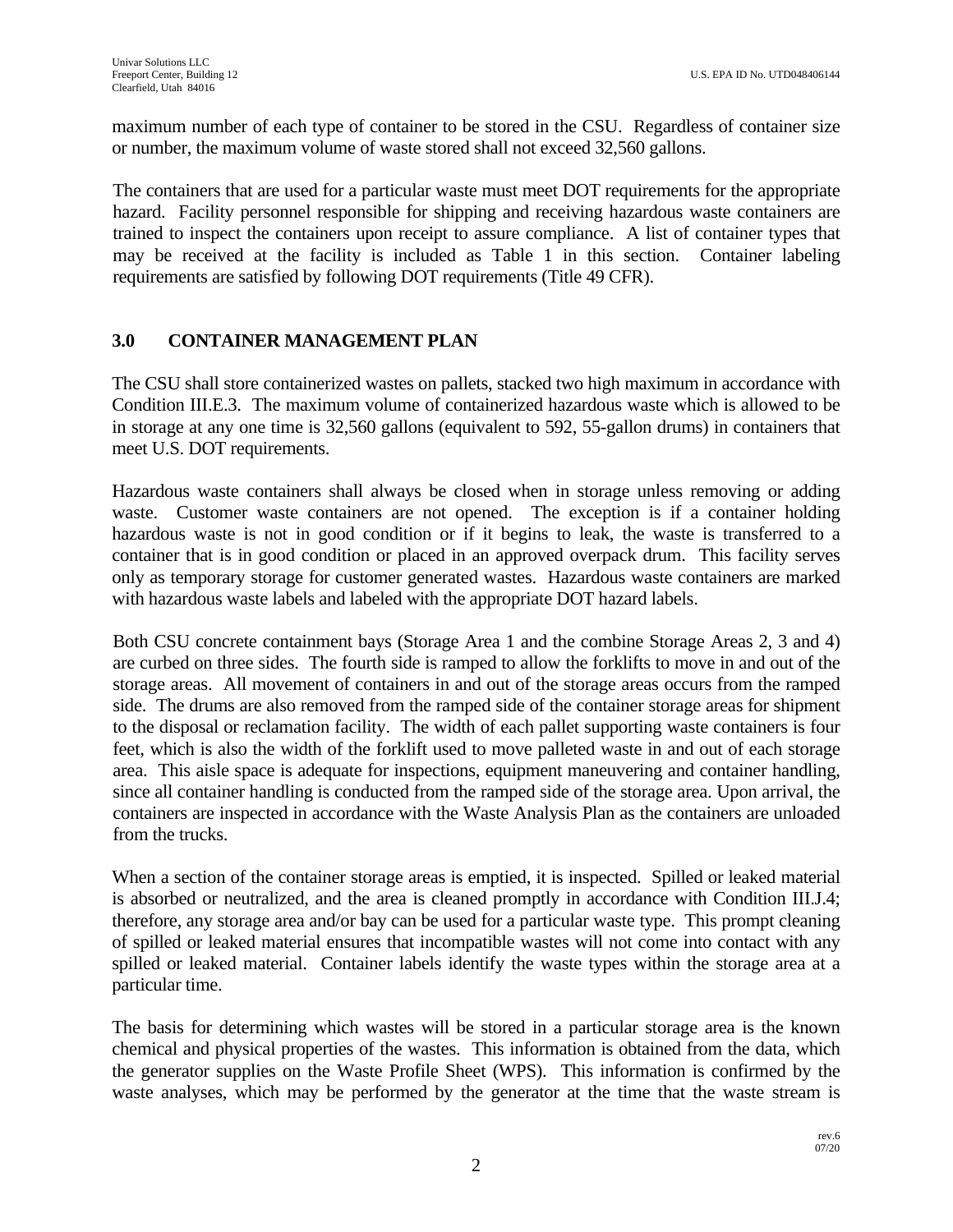initially qualified for acceptance. Shipments of waste are recorded on a RCRA Operating Log, which is maintained electronically to track each waste shipment received at the facility. A copy of the log is provided in Appendix E of Attachment 1. Hard copies are available upon request. The number and weight of containers accepted at the site is obtained from the accompanying manifests, rather than a scale, and is recorded on the log.

The facility shall meet the requirements for separation of incompatible wastes as specified inR315- 264-177. Wastes containers are elevated from the floor via pallets or other means, and the storage areas allow for segregation of incompatible waste types. Facility personnel are trained to separate acid/caustic corrosives and cyanide-containing waste from corrosives, for example. Also, solvent wastes are stored separately from corrosive wastes. Wastes are stored, and segregated if necessary, in accordance with the compatibility guidance included in Appendix A of Attachment 1.

The hazardous waste CSU is inspected weekly to ensure that containers are stored in a manner to prevent ruptures and leaks. Each storage area within the CSU is inspected to verify that containers are properly placed. An inspection schedule is included in Table 1 of Attachment 3 and an inspection log form is in Appendix A of Attachment 3.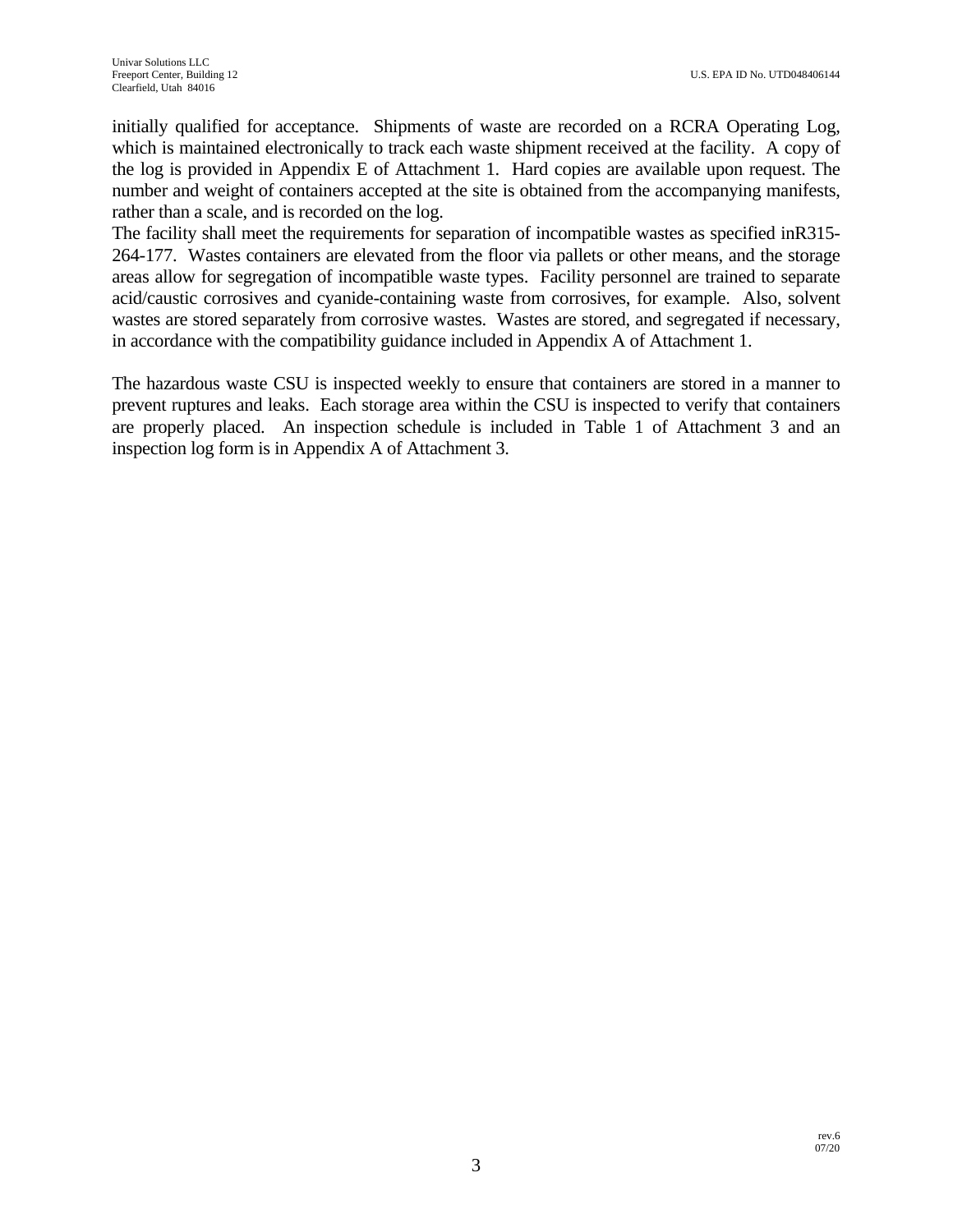| <b>Table 1</b><br><b>TYPICAL CONTAINER TYPES USED FOR</b><br><b>HAZARDOUS WASTE STORAGE</b> |                                                                              |                                                                                                                                                      |
|---------------------------------------------------------------------------------------------|------------------------------------------------------------------------------|------------------------------------------------------------------------------------------------------------------------------------------------------|
| Type/DOT Spec. <sup>1</sup>                                                                 | <b>Container Capacity</b>                                                    | <b>Container Construction Material</b>                                                                                                               |
| Small drums                                                                                 | 5-gallon to 30-gallon                                                        | Metal (lined/unlined), polyethylene,<br>fiber <sup>4</sup> , stainless steel composite                                                               |
| Drums                                                                                       | 55-gallon<br>(or larger if over-packed)                                      | Metal (lined/unlined), polyethylene,<br>fiber <sup>4</sup> , stainless steel composite                                                               |
| <b>Portable Containers</b>                                                                  | 100 gallons to 550 gallons                                                   | Carbon steel metal, stainless steel<br>metal,<br>wirebound-polyethylene<br>polyethylene,<br>aluminum,<br>liner.<br>poly-steel, metal (lined/unlined) |
| <b>Intermediate Bulk</b><br>Containers $(BC)^2$                                             | Flexible IBC:<br>various sizes<br>('SuperSacs')<br>12 cu. ft. to 250 cu. ft. | Coated fabric                                                                                                                                        |
| <b>Boxes</b>                                                                                | Corrugated cartons:<br>Various sizes up to 1500 pounds<br>Capacity           | Fiberboard                                                                                                                                           |
| Bags <sup>3</sup>                                                                           | Multi Walled Kraft Bags:<br>Various sizes up to 100 pounds<br>capacity       | Fiber (lined/unlined), paper<br>(lined/unlined),<br>polyethylene/aluminum lined,<br>plastic                                                          |
| Miscellaneous                                                                               | Misc. containers:<br>1-pint to 5-gallons                                     | Metal (lined/unlined), glass<br>(lined/unlined), plastic, polyethylene<br>composite                                                                  |

**<sup>1</sup>**All containers and liners used to manage hazardous wastes meet U.S. DOT specifications.

**<sup>2</sup>**No free liquid waste will be accepted in this type of container.

**<sup>3</sup>**Bags are not a D.O.T. authorized packaging for hazardous material liquids, and hazardous material solids in D.O.T. packing group I.

**<sup>4</sup>**Fiber drums are not a D.O.T. authorized single packaging for hazardous materials liquids. Packing group I liquids inside fiber drums must have inner receptacles. D.O.T. packing group II and III liquids inside fiber drums must have an internal liner.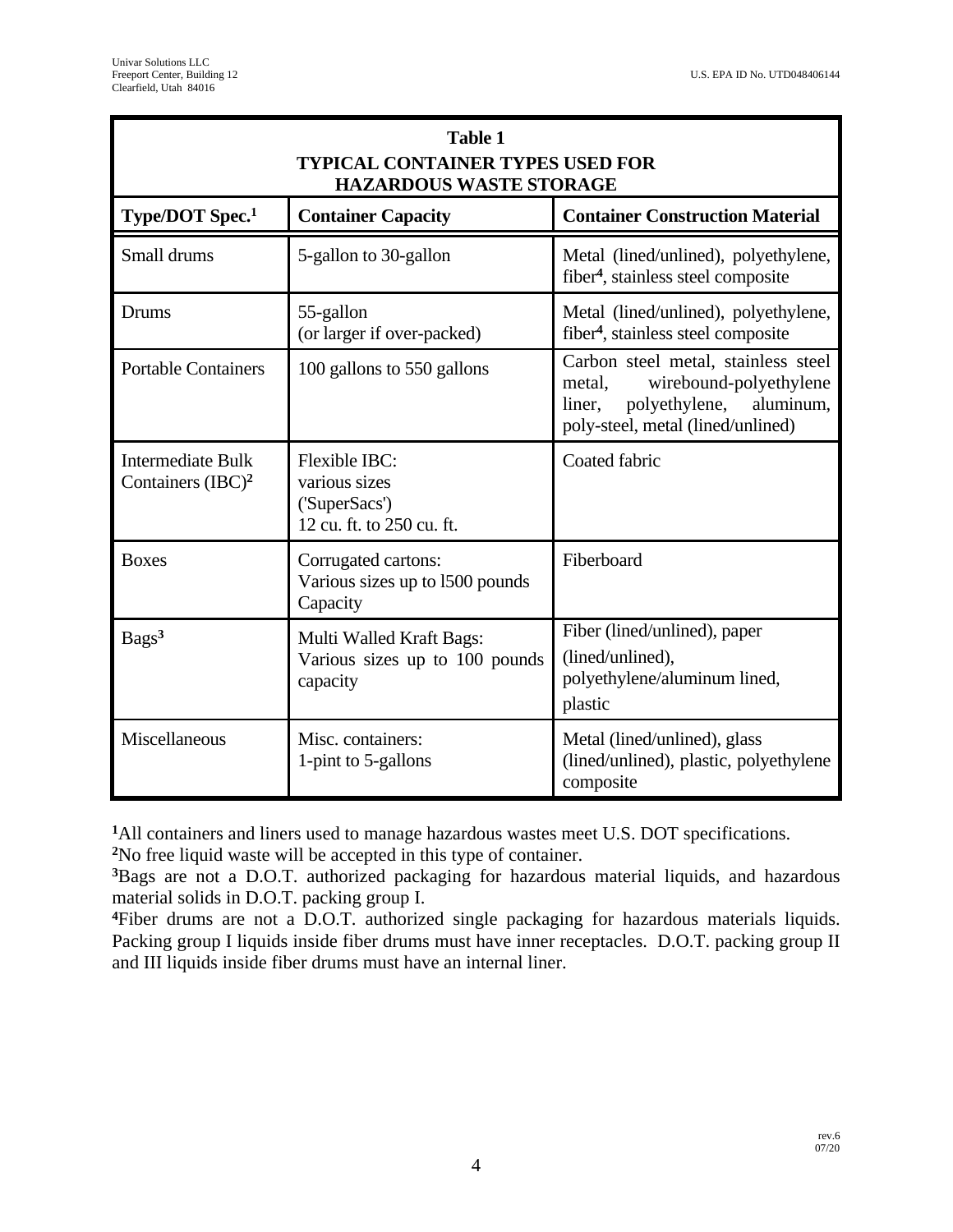Containers are not opened, handled, or stored in a manner that may rupture the container or cause it to leak. Containers may be stacked two high in the storage areas, which ensures stability. Containers are placed in storage with adequate aisle spacing maintained between rows of containers, which ensures safe management and access for purposes of inspection, containment, and remedial action with emergency vehicles. The storage configuration is depicted in Appendix A of Attachment 11 of this permit application.

The facility stores all containers on pallets, or on their own self-contained legs. The storage areas are away from sources of ignition. All ignitable wastes stored at this facility are compatible. All storage areas are located more than 60 feet from the nearest property line. Containers of incompatible wastes are segregated. Only wastes that are compatible with each other will be stored within a storage area in the curbed storage area. No reactive or explosive wastes are accepted at this facility. The maximum number of drums expected to be in storage at any one time is 32,560 gallons (equivalent to 592, 55-gallon drums).

Containers are moved and handled with forklift trucks, drum dollies, and or pallet jacks and are operated by trained personnel.

#### Procedures for Handling of Containers within the Facility

The Facility generates very little waste in containers. However, if a container of waste is generated it will be characterized, labeled and moved to the CSU. Container tracking and storage procedures will be followed. Prior to movement, the container will be inspected to ensure it is not leaking and that all bungs are in place and secure. The container will then be moved by fork truck or hand truck to the CSU. The location within the storage area is then recorded in the operating record. The procedures outlined in the waste analysis plan for the incoming waste will be adhered to for all incoming shipments of hazardous waste. Similar procedures are followed when a load of hazardous waste is shipped to the receiving facility. The applicable procedures described above in the procedures for moving containers within the container storage area will also be followed when containers are moved within the facility.

#### Management Practices for Locating Specific Containers of Waste At The Facility

All containers of waste will be stored within the permitted CSU in the container storage area shown on the configuration drawing in Appendix A of Attachment 11. The pallets of containers will be arranged in rows within the storage bays in accordance with the compatibility guidance included in Appendix A of Attachment 1. The 10-day transfer wastes will be stored in an area separate from the wastes covered under this Permit.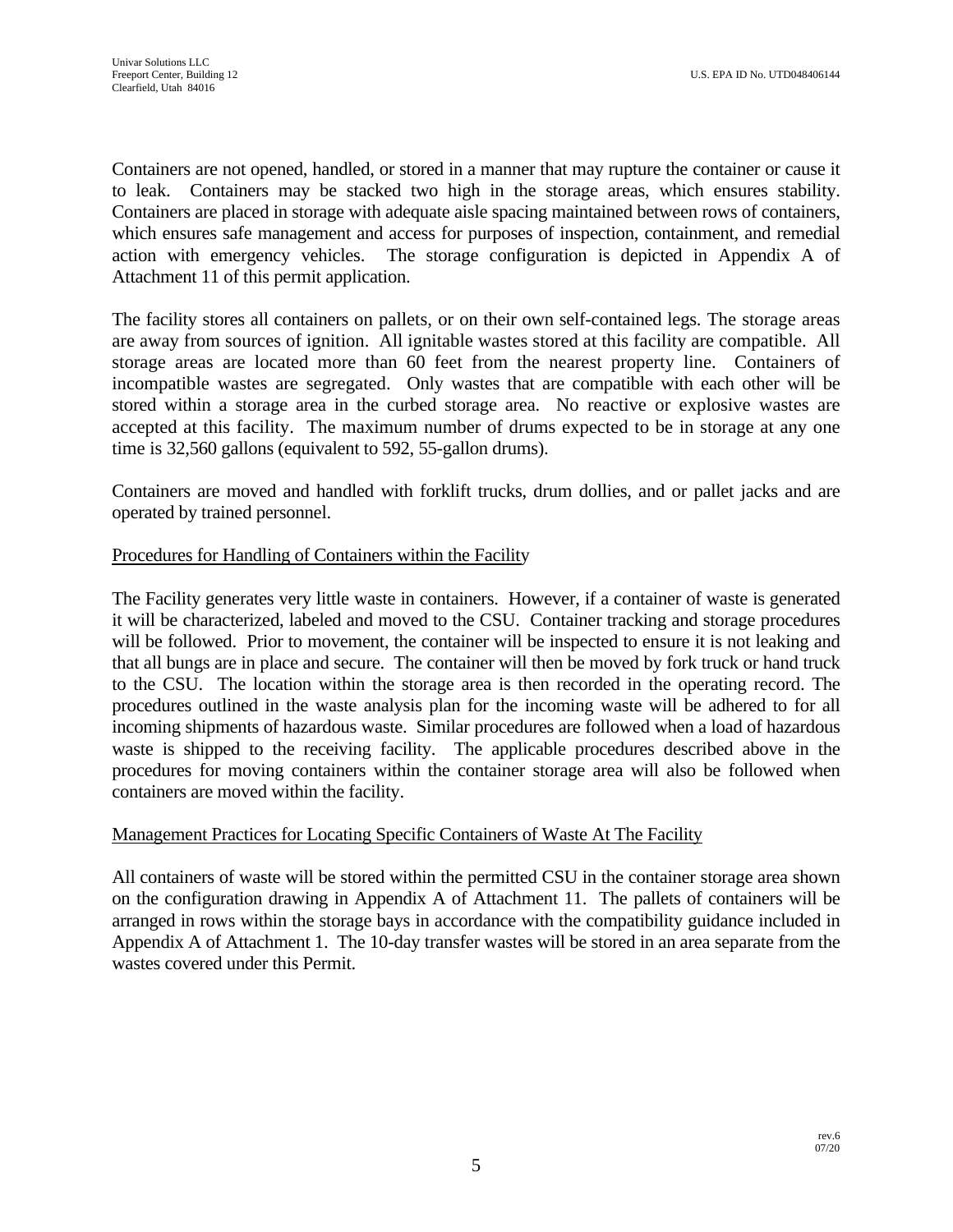#### **4.0 SECONDARY CONTAINMENT SYSTEM DESIGN AND OPERATION**

Waste storage areas are concrete curbed areas, and meet the requirements for secondary containment. Storage Area 1 is curbed into one bay, and may store up to a total capacity of 1,760 gallons, equivalent to 32 - 55 gallon drums. Storage Areas 2, 3, and 4 are curbed separately in one bay, and may store up to a total capacity of 30,800 gallons, equivalent to 560 - 55 gallon drums. Storage Area 1 may store up to a total capacity of 1,760 gallons, Storage Area 2 may store up to a total capacity of 12,320 gallons, Storage Area 3 may store up to a total capacity of 9,240 gallons, and Storage Area 4 may store up to a total capacity of 9,240 gallons.

The CSU is equipped with a concrete floor that is approximately 6-inches thick. The design of the storage areas is provided in Attachment 12. A total of 12,320 gallons maximum can be stored in Storage Area 2; 9,240 each in Storage Ares 3 and 4; and 1,760 in Storage Area 1. The total area of Storage Areas 2, 3, and 4 is 1,824 square feet, and the total area of Storage Area 1 is 2,280 square feet. The storage areas allow for easy access for forklift trucks. With containers stacked two high, the waste CSU has secondary containment for at least 10 percent of the maximum storage amount.

The capacity of the secondary containment system is calculated as shown below.

The CSU for the storage area has sufficient capacity to contain a spill from the largest container to be stored in the area, or 10 percent of the volume of the stored containers, whichever is greater. The calculations which provide supporting data and conclusions for the secondary containment capacity are included below in Section 4.3. Storage area bases and curbs will be maintained free of cracks or gaps.

To ensure that the containment system is impervious to spills and leaks, a top coating has been applied to the concrete surface of the existing container pad and curbing. The sealant is compatible with all wastes which are stored in the CSU. Technical information and specifications for the specific material are contained in Attachment 11.

#### *4.1 Requirement for the Base or Liner to Contain Liquids*

The hazardous waste CSU at the facility has an approximately 6-inch thick poured concrete base. The base is of sufficient thickness and material to prevent container spills and leaks from migrating out of the storage areas. The base of the CSU is also is free of cracks and gaps so that it is sufficiently impervious to contained materials, until such time as the accumulated material is detected and removed. In addition, Storage Area 1 is coated. The coating materials used are designed to resist impact, chemicals, and abrasion. As a matter of training and practice, any leak or spill is contained and cleaned up immediately upon discovery.

Storage Areas 2, 3, and 4 are under cover, including an over hang, to prevent rainfall or other precipitation from adversely impacting the storage area. Storage Area 1 is fenced in and has slats to minimize impact from rainwater. If there is no evidence of spills or leaks,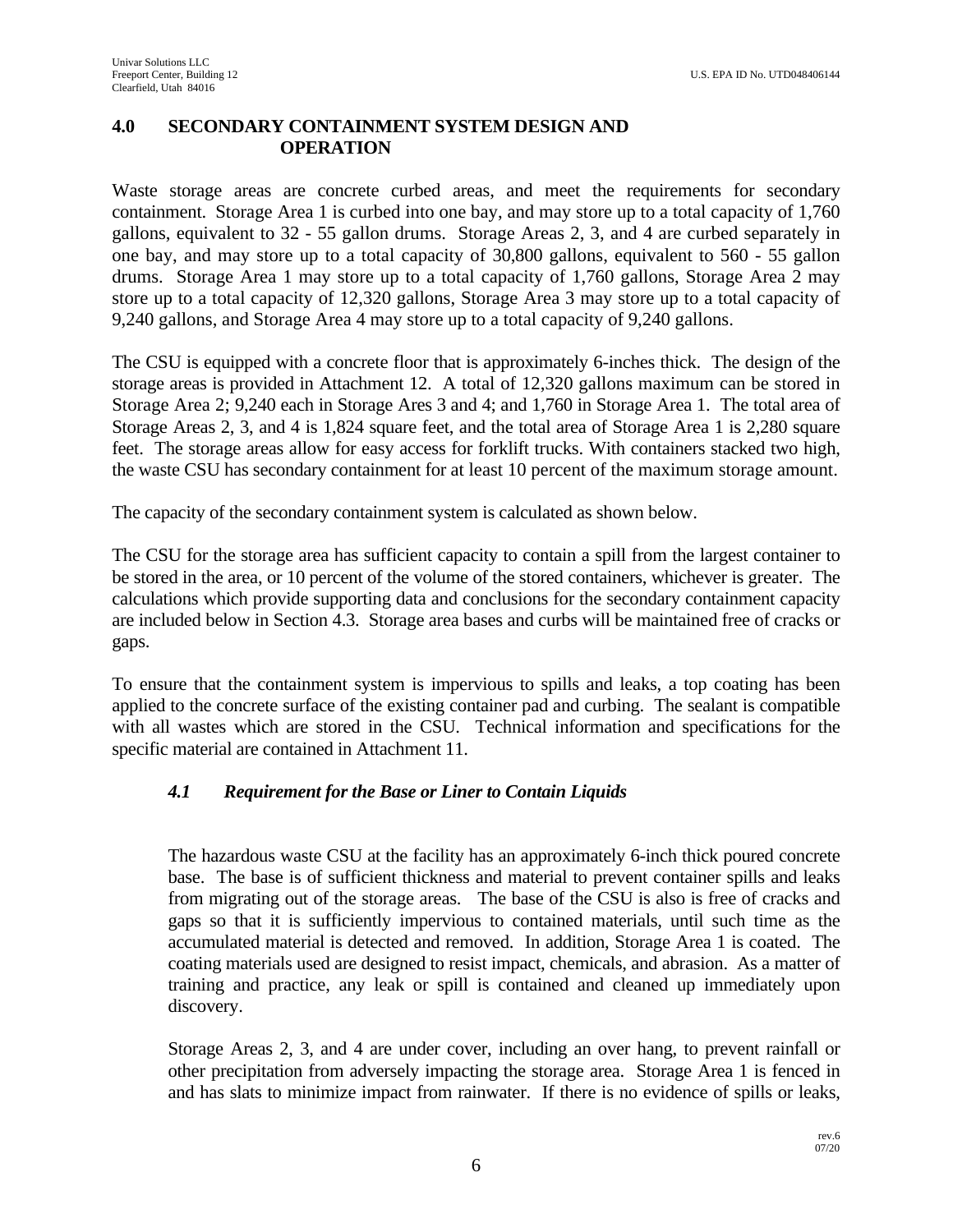any water that collects in the storage areas will be treated as uncontaminated rain water. If there is reason to believe it may be contaminated, it will be characterized by the facility and shipped off-site for disposal, if necessary.

#### *4.2 Containment System Drainage*

The waste containers are stored on pallets, or on the container's legs, to elevate the containers above the floor, thereby protecting the bottoms of the containers from contact with any accumulated liquids within the storage area.

#### **4.3** *Containment System Capacity*

CSU - Storage Area 1 - Hazardous Waste Storage Area Capacity and Containment

Capacity:

4 pallets x 2 high = 8 pallets x 4 drums/pallet =  $32$  drums 32 drums x 55 gal  $= 1,760$  gal

Secondary containment:

28.5 ft x 6.5 ft = 185.25 sq ft x 0.167 ft ht = 30.9 cu. ft. 30.9 cu. ft. x 7.48 gal/cu. ft. = 231.1 gallons

Pallet displacement:  $=$  4 pallets x 1.3 cu. ft./pallet  $= 5.2$  cu. ft. x 7.48 gal/cu. ft.  $= 38.9$  gallons

Ramp Displacement: 3.5 ft. x 6.5 ft x .0833 ft. = 1.896 cu. ft. 1.896 cu.ft. x 7.48 gal =  $14.2$  gallons

Net containment = 231.1 - 38.9 - 14.2 = 178.5 gallons

10% of 1760 gallons is 176 gallons, therefore there is adequate containment.

CSU - Storage Areas 2, 3, and 4 - Hazardous Waste Storage Area Capacity and Containment

Storage Area 2

Capacity:

7 pallets/row x 4 rows  $= 28$  pallets x 2 high  $= 56$  pallets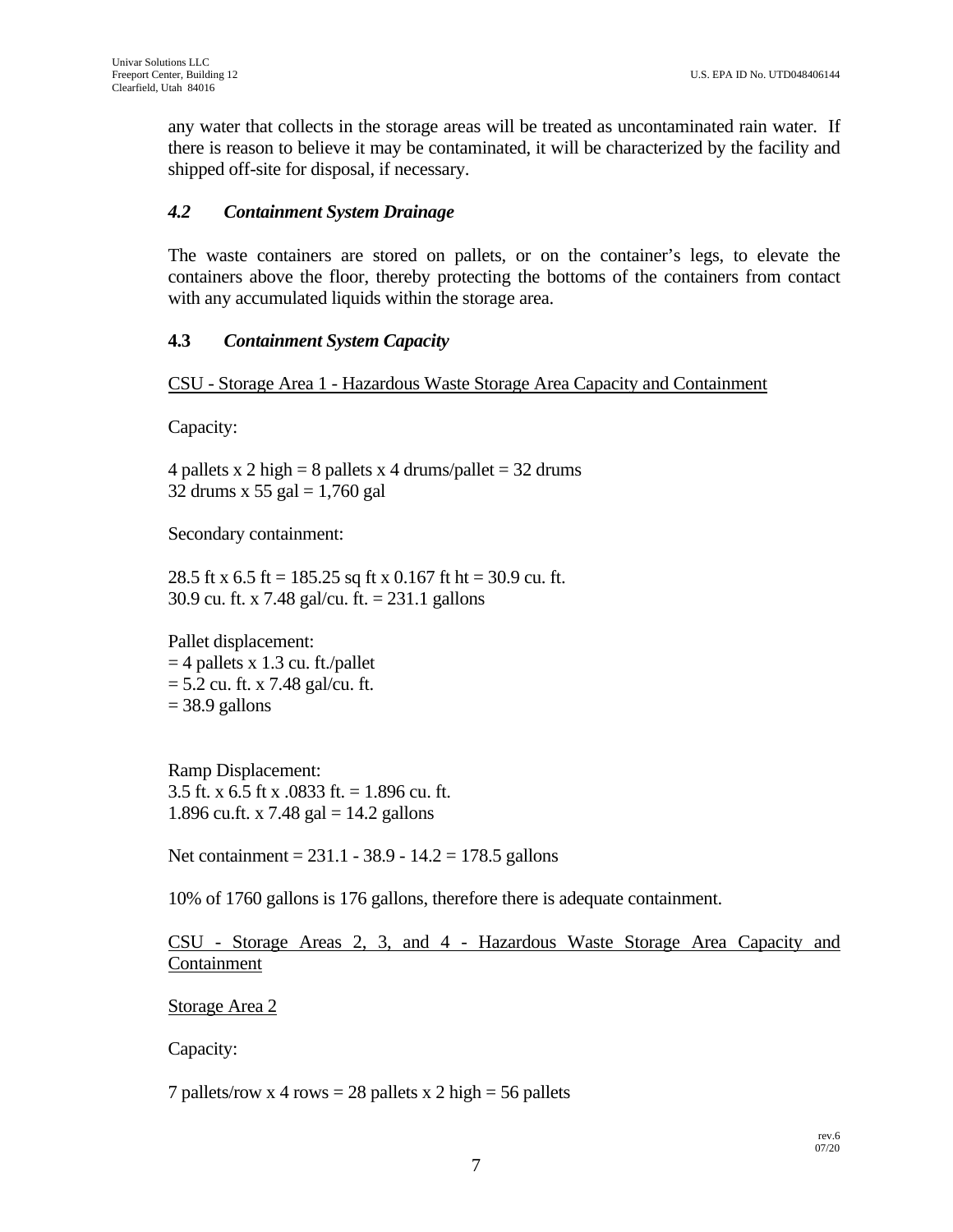56 pallets x 4 drums/pallet  $= 224$  drums 224 drums x 55 gallons  $= 12,320$  gallons

Secondary containment capacity: 23.5 ft. wide x 28 ft. long x 0.5 ft. curb = 329 cu. ft. 329 cu. ft. x 7.48 gal/cu. ft. = 2461 gal

Plus Ramp Area = 4 ft x 23.5 ft. x 0.25 (avg. hgt.) = 23.5 cu. ft. 23.5 cu. ft. x 7.48 gal/cu. ft. = 175 gallons

Minus pallet displacement 28 pallets x 2.6 cu. ft. = 72.8 cu. ft. 72.8 cu. ft. x 7.48 gal/cu. ft. = 545 gal

 $2461 + 175 - 545$  gal = 2091 gallons containment 10% of 12,320 gallons = 1232 gallons, therefore containment is adequate.

Storage Areas 3 & 4

Capacity (each):

7 pallets x 3 rows = 21 pallets x 2 high = 42 pallets 42 pallets x 4 drums/pallet  $= 168$  drums 168 drums x 55 gal/drum  $= 9240$  gallons

Secondary Containment Capacity (each) 17 ft. wide x 28 ft. long x 0.5 ft. curb = 238 cu. ft. 238 cu. ft. x 7.48 gal/cu. ft. = 1780 gallons

Plus Ramp Area (each) = 4 ft. x 17 ft. x  $0.25 = 17$  cu. ft. 17 cu. ft. x 7.48 gal/cu. ft. = 127 gallons

Minus pallet displacement  $(3&4)$  21 pallets x 2.6 cu. ft. = 54.6 cu. ft. 54.6 cu. ft. x 7.48 gal/cu. ft. = 408 gal

 $1780 + 127 - 408$  gal = 1499 gallons containment (each cell) 10% of 9240 gallons = 924 gallons, therefore containment is adequate.

#### *4.4 Control of Run-On*

The waste CSU is covered with a roof canopy and curbed and ramped to prevent run-on from occurring.

#### *4.5 Removal of Liquids from Containment System*

Inspections of the CSU are recorded on a weekly basis. In addition, the facility maintains a spill control plan for removing spilled liquids. Any liquid spill or leak is cleaned up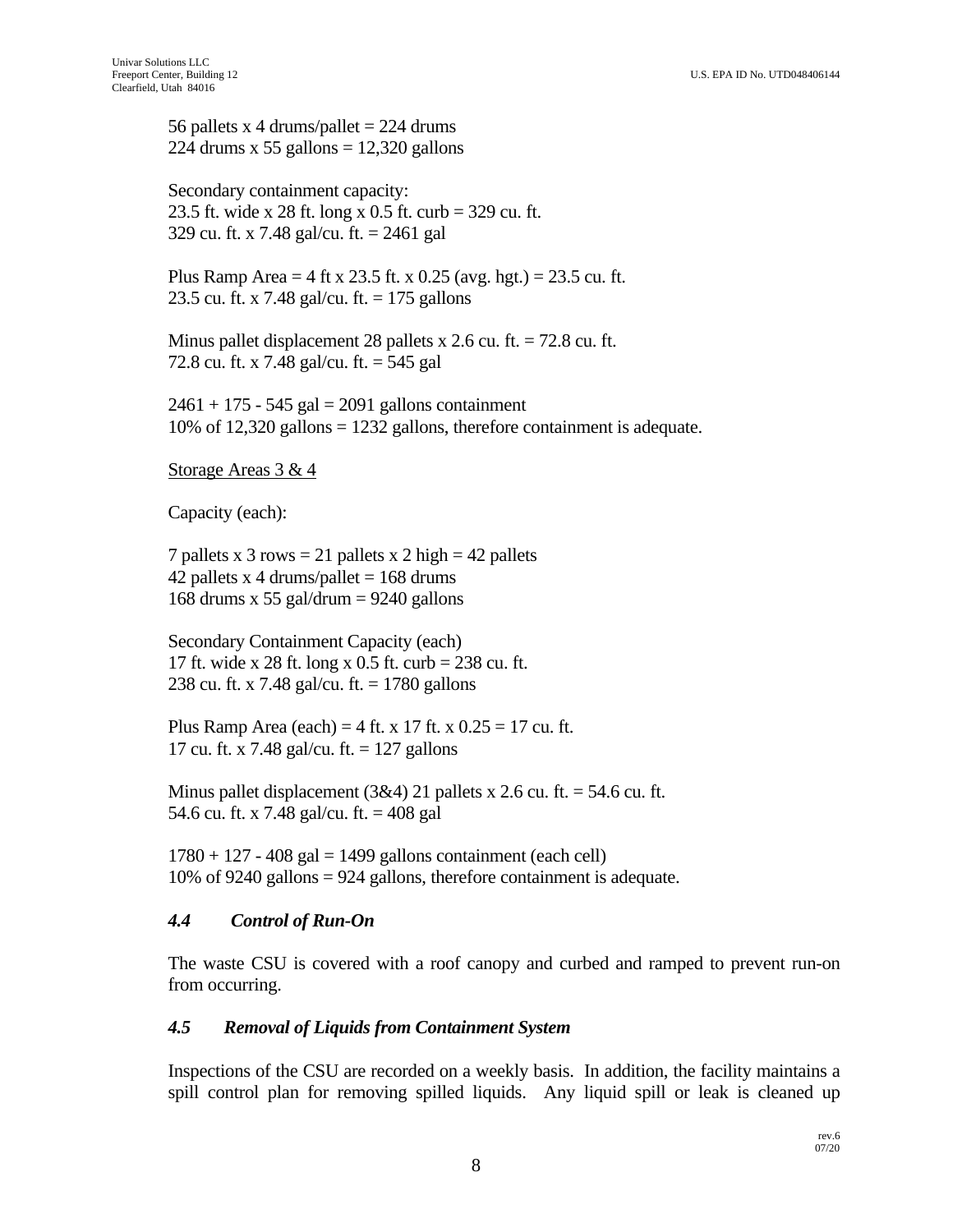immediately on discovery. A leaking container is placed in a recovery or overpack container. Spills are neutralized or absorbed with material kept in inventory for that purpose.

Spilled material is transferred to containers that are compatible with the spilled material and that meet DOT requirements for the hazard represented. The spilled material is transported off-site for disposal at a permitted treatment, storage, or disposal facility.

Based on the design of the storage area, the Clearfield facility does not anticipate an excessive amount of accumulated moisture. Storage areas 2, 3, and 4 are equipped with a roof. Storage area 1 is equipped with a roof and fence and slats on one side. All of the storage areas are surrounded by a curb which significantly reduces the amount of precipitation that enters the storage area. Any significant moisture accumulation will be evaluated to determine if it is hazardous. If there is no evidence of spills or leaks, the water will be treated as uncontaminated rain water. If there is reason to believe it may be contaminated, it will be characterized by the facility and shipped off-site for disposal, if necessary.

## **5.0 CONTAINERS WITHOUT FREE LIQUIDS**

All hazardous waste containers stored at the facility are handled as though they may contain free liquids. These containers are stored in the hazardous waste CSU, which is designed for containers with free liquids.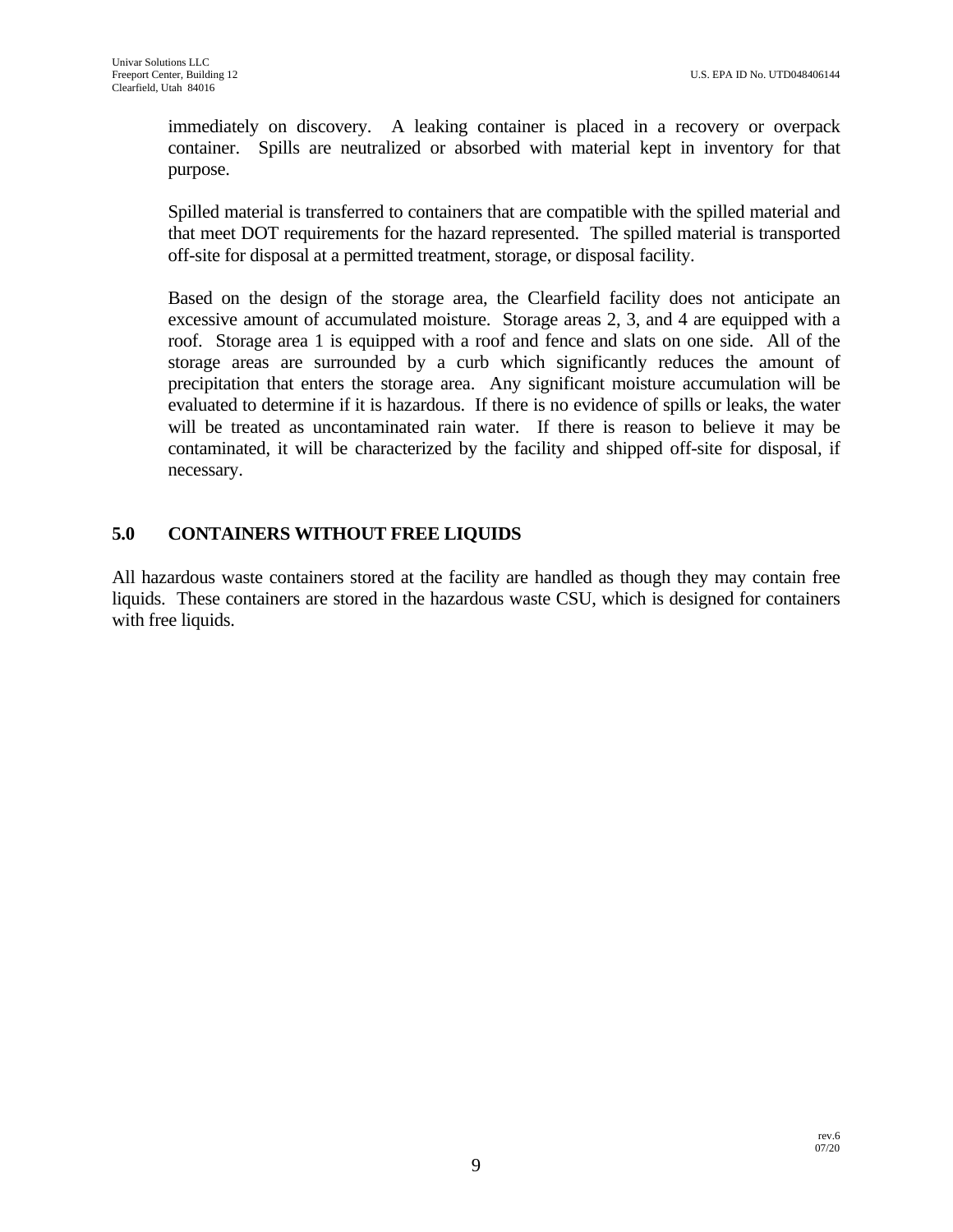# **APPENDIX A**

# **SUBPART CC AIR EMISSION STANDARDS**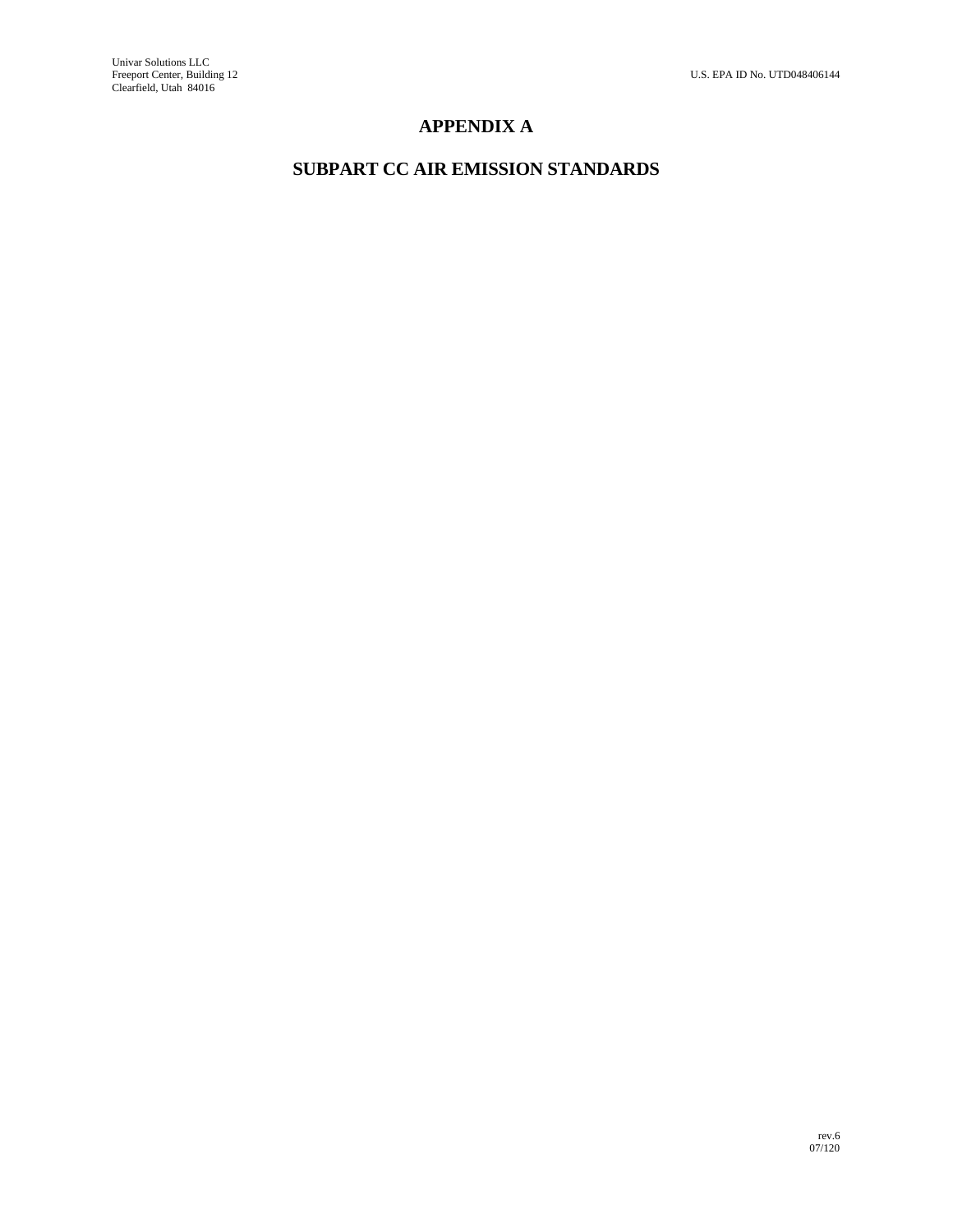#### **Appendix A SUBPART CC AIR EMISSION STANDARDS**

Each container opening will be maintained in a closed position at all times except when it is necessary to use the opening to add, remove, inspect, or sample the material in the container.

### **1.0 APPLICABILITY**

The standards of R315-264-1080 apply to the Clearfield facility because the facility stores hazardous wastes in containers, and is subject to R315-264-179, relating to the Use and Management of Containers. The facility does not use tanks or surface impoundments for the management of hazardous waste.

#### **2.0 EXEMPTIONS**

The Clearfield facility is not pursuing an exemption from the Subpart CC regulations.

# **3.0 STANDARDS FOR CONTAINERS – LEVELS 1, 2, AND 3**

The Facility stores containers holding wastes that are in both light and non-light material services and is required to meet Level 1 and 2 controls in accordance with  $R315-264-1086(b)(1)(i-iii)$ , and R315-264-1086(c) and (d).

#### *3.1 Container Level 1 Standards Apply to:*

3.1.1 Containers with design capacity greater than 0.1 m3 (26 gallon) and less than or Equal to 0.46 m3 (121 gallon) that are holding any hazardous waste.

Hazardous wastes are stored in containers that have a design capacity of greater than 0.1 m3 (26 gallon) and less than or equal to 0.46 m3 (121 gallon).

3.1.2 Containers with design capacity greater than 0.46 m3 (121 gallons) that are holding any hazardous waste that **is** *not in light material service*

Hazardous wastes that are not in light material service are stored in containers with a design capacity of greater than 0.46 m3.

#### *3.2 Container Level 2 Standards Apply to:*

3.2.1 Containers with a design capacity greater than 0.46 m3 (121 gallons) that are holding any hazardous waste that **is** *in light material service*.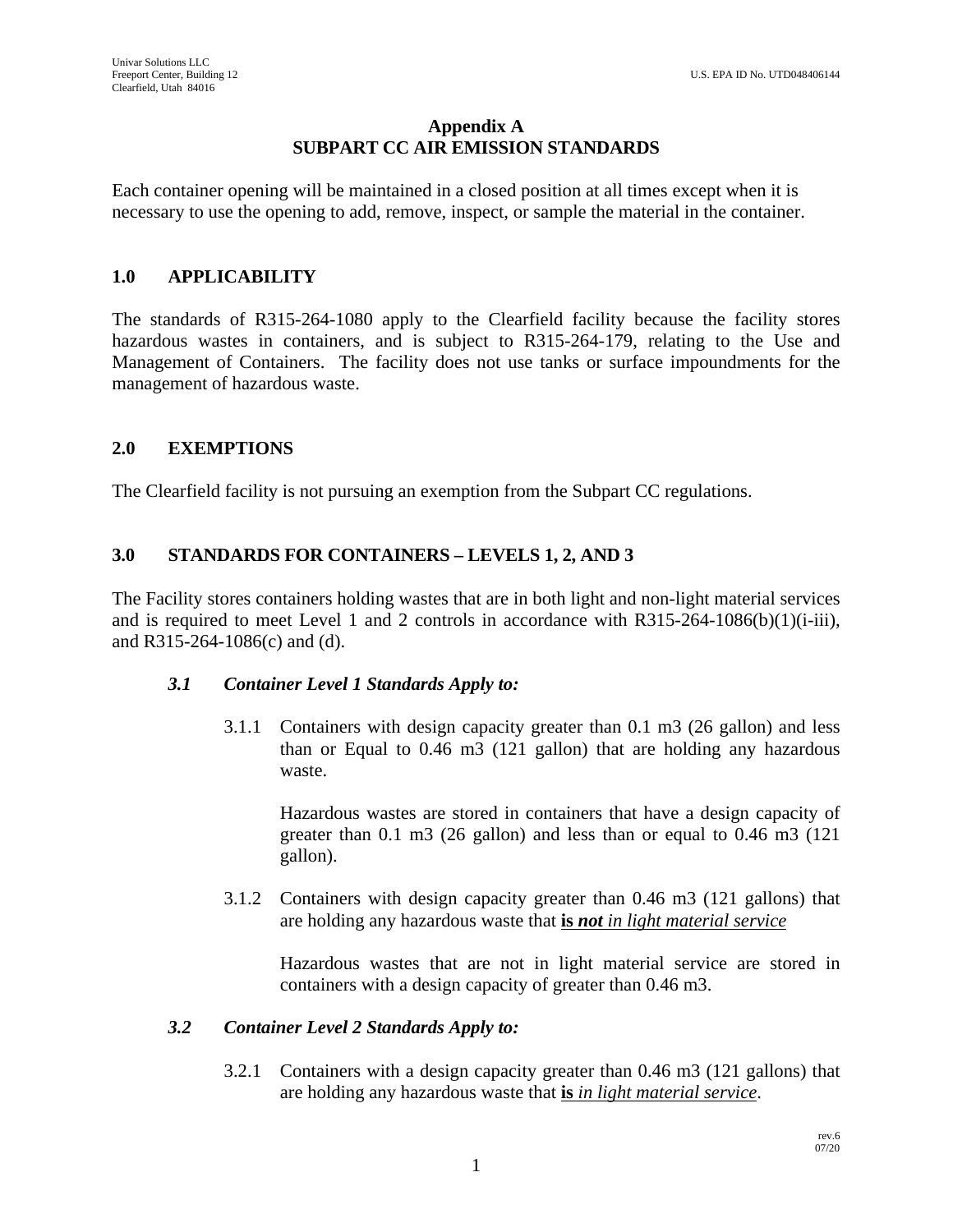### *3.3 Container Level 3 Standards Apply to:*

3.3.1 The Facility does not use any containers for the treatment of hazardous waste by a waste stabilization process; therefore, Container Level 3 standards do not apply.

## **4.0 IDENTIFICATION OF EACH CONTAINER AREA SUBJECT TO SUBPART CC**

#### *4.1. Container Level 1*

4.1.1 Container that Meets Department of Transportation Regulations on Packaging

In order to comply with Level 1 control standards, the facility only accepts waste in containers that meet DOT regulations on packaging hazardous materials as specified in 40 CFR 264.1086(f).

#### 4.1.2 Container Equipped with Cover and Closure Devices

Containers are equipped with closure devices, such as lids, that are composed of suitable materials to minimize exposure of the hazardous waste to the atmosphere and that maintain equipment integrity. The closure device forms a continuous barrier over the container opening so that when closed, there are no visible holes, gaps, or other open spaces into the interior of the container.

4.1.3 Open-Top Container Equipped with Organic-Vapor Suppressing Barrier

The facility does not accept open-top containers; therefore, this section is not applicable.

#### *4.2 Container Level 2*

In order to comply with Level 2 standards, the facility only accepts waste in containers that meet DOT regulations on packaging hazardous materials as specified in 40 CFR 264.1086(f). Containers are equipped with closure devices, such as lids, that are composed of suitable materials to minimize exposure of the hazardous waste to the atmosphere and maintain equipment integrity. The closure device forms a continuous barrier over or around the container opening so that when closed, there are no visible holes, gaps, or other open spaces into the interior of the container.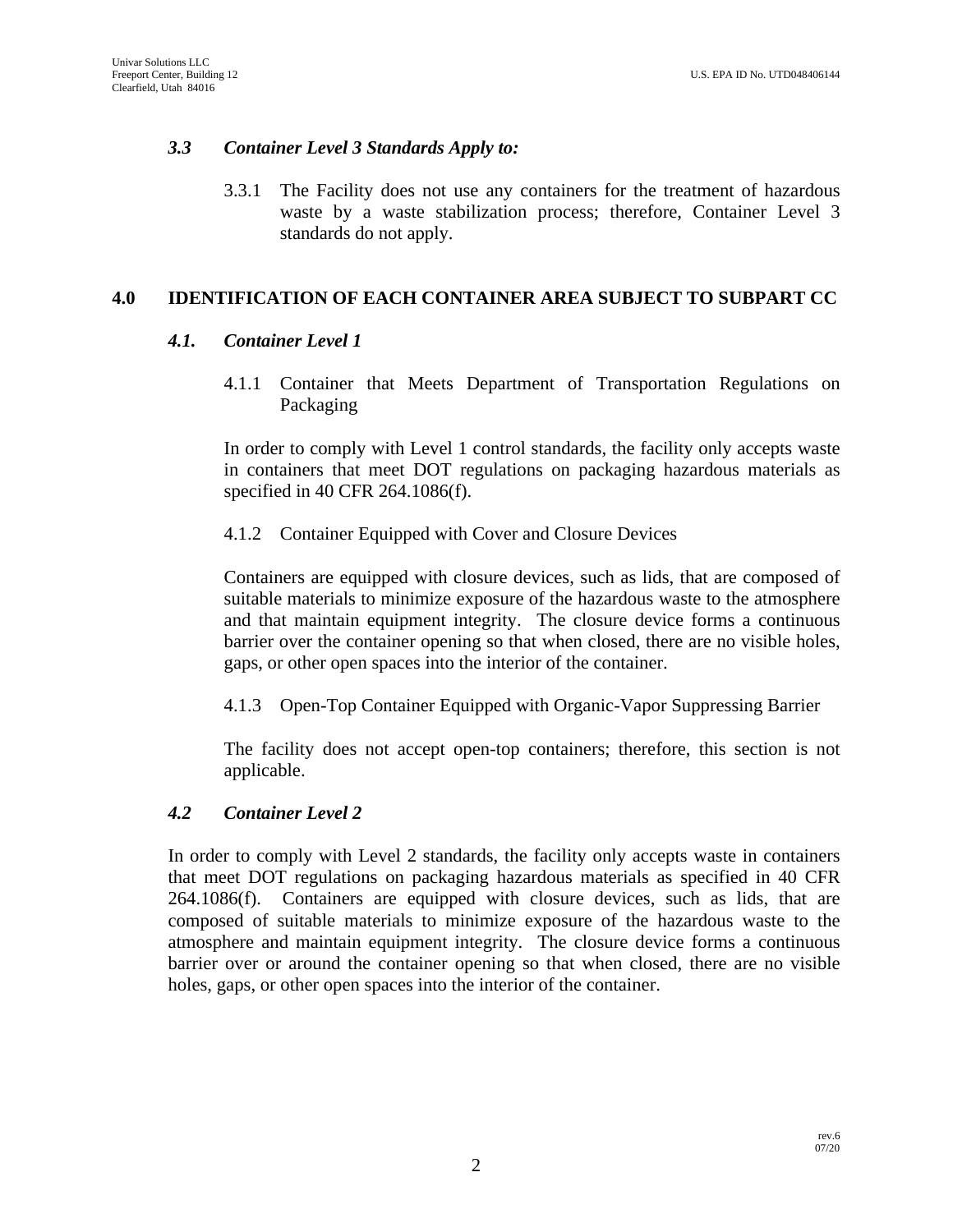## *4.3 Container Level 3*

The facility does not store hazardous wastes in containers subject to Level 3 controls.

## **5.0 CONTAINER COVER AND CLOSURE DEVICES**

#### *5.1 Container Level 1*

Waste containers are always kept closed when in storage. The driver inspects the containers and their cover and closure devices at the time of pick-up, and inspects the containers to verify that they are intact. Trailers arriving at the Clearfield facility with hazardous waste containers for storage will be unloaded onto a loading dock. Facility personnel visually inspect the containers to ensure they are labeled and intact in accordance with R315-262-17, before moving them to the hazardous waste CSU. The hazardous waste CSU is inspected weekly to ensure that containers are stored in a manner to prevent ruptures and leaks.

When a defect is detected for the container, the first efforts to repair the defect will begin no later than 24 hours after detection, and the repair will be completed as soon as possible, but no later than 5 calendar days after the detection. If the repair of a defect cannot be completed within 5 days, then the defective container will be transferred to a new overpack container.

#### *5.2 Container Level 2*

Waste containers are always kept closed when in storage. No transfer, commingling, blending, repackaging (closed drums are sometimes placed in over packs), or other waste management activities occur at the Clearfield facility. The driver inspects the containers and their cover and closure devices at the time of pick-up. The driver inspects the containers to verify that they are intact. Trailers arriving at the Clearfield facility with hazardous waste containers for storage will be unloaded onto a loading dock. Facility personnel visually inspect the containers to ensure they are labeled and intact in accordance with R315-262-17, before moving them to the hazardous waste CSU. The hazardous waste CSU is inspected weekly to ensure that containers are stored in a manner to prevent ruptures and leaks.

When a defect is detected for the container, cover, or closure device, the first efforts to repair the defect will begin no later than 24 hours after detection, and the repair will be completed as soon as possible, but no later than 5 calendar days after the detection. If the repair of a defect cannot be completed within 5 days, then the defective container will be transferred to a new over pack container.